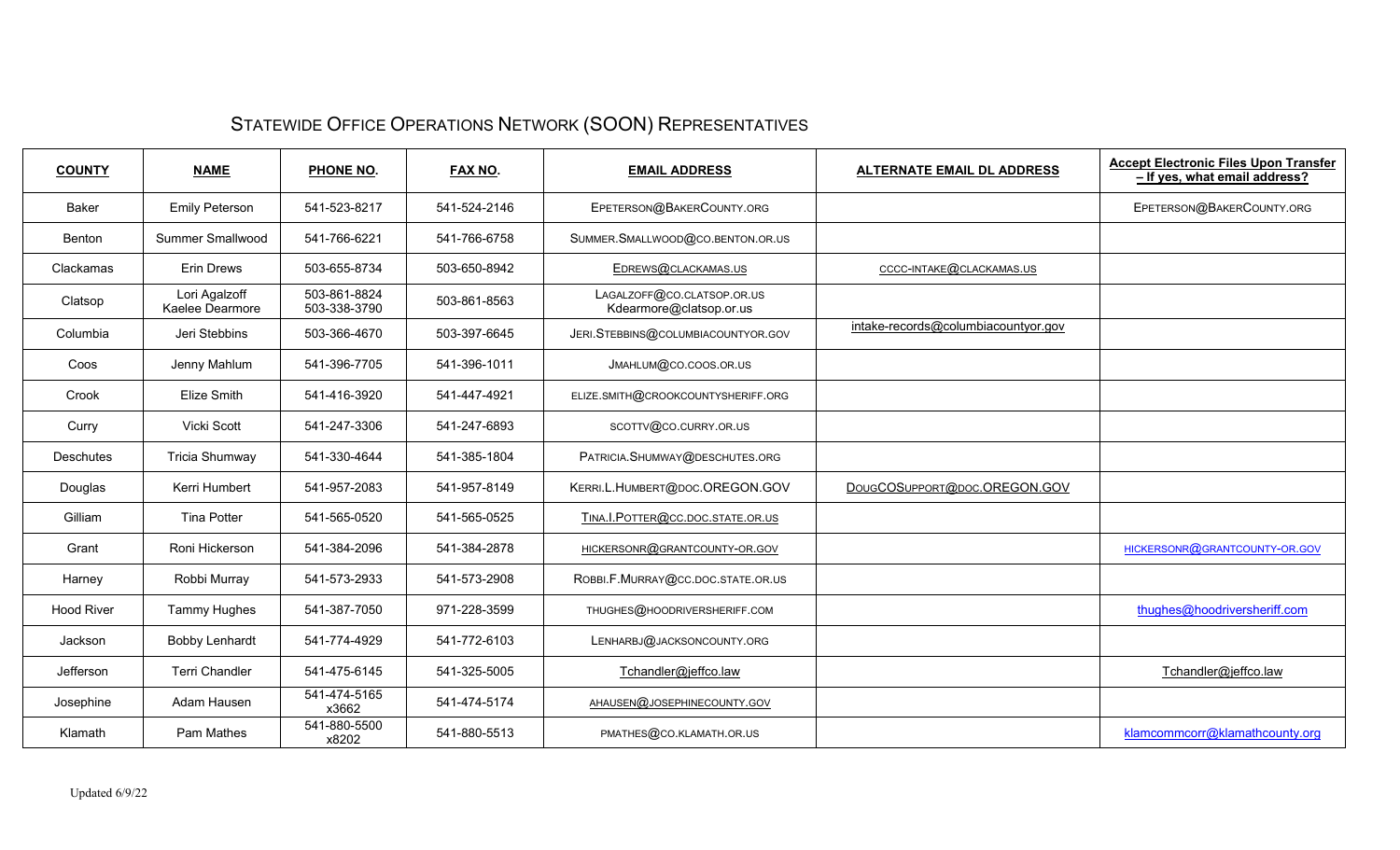## STATEWIDE OFFICE OPERATIONS NETWORK (SOON) REPRESENTATIVES

| <b>COUNTY</b>                                                                                       | <b>NAME</b>                          | PHONE NO.                      | <b>FAX NO.</b> | <b>EMAIL ADDRESS</b><br><b>ALTERNATE EMAIL DL ADDRESS</b> |                                 | <b>Accept Electronic Files Upon Transfer</b><br>- If yes, what email address? |
|-----------------------------------------------------------------------------------------------------|--------------------------------------|--------------------------------|----------------|-----------------------------------------------------------|---------------------------------|-------------------------------------------------------------------------------|
| Lake                                                                                                | Jessica Gonzales                     | 541-947-6056x1                 | 541-947-5717   | JESSICA.A.GONZALES@CC.DOC.STATE.OR.US                     |                                 |                                                                               |
| Lane                                                                                                | Susana Moaliitele                    | 541-682-3368                   | 541-682-3035   | SUSANA.MOALIITELE@LANECOUNTYOR.GOV                        |                                 |                                                                               |
| Lincoln                                                                                             | Carolyn Knox                         | 541-265-0183                   | 541-265-6041   | CKNOX@CO.LINCOLN.OR.US                                    | intake-records@co.lincoln.or.us |                                                                               |
| Linn                                                                                                | Angie Gustafson                      | 541-967-2006                   | 541-967-2004   | ANGIE.M.GUSTAFSON@DOC.OREGON.GOV                          |                                 | DOC.LINNCOORDERS@DOC.OREGON.GOV                                               |
| Malheur                                                                                             | <b>Cindy Lootens</b>                 | 541-881-2400                   | 541-889-8311   | CINDY.LOOTENS@MALHEURCO.ORG                               |                                 | Cindy.Lootens@malheurco.org                                                   |
| Marion                                                                                              | <b>Trish Hand</b><br>Susie Schindler | 503-566-6980<br>503-588-8589   | 503-540-8010   | PHAND@CO.MARION.OR.US<br>SSCHINDLER@CO.MARION.OR.US       | Intake-records@co.marion.or.us  |                                                                               |
| Morrow                                                                                              | <b>Curtis Harper</b>                 | 541-314-5227                   | 541-922-3472   | CURTIS.R.HARPER@CC.DOC.STATE.OR.US                        |                                 |                                                                               |
| Mult-MTAP<br><b>MTEA MTGN</b>                                                                       | Stefanie Westfall                    | 503-988-8661                   | 503-988-3234   | STEFANIE.WESTFALL@MULTCO.US                               |                                 |                                                                               |
| Mult<br><b>MTSX MTCB</b><br><b>MTDR MTDV</b><br><b>MTMX</b><br><b>MTAD MTDC</b><br><b>MTSW MTST</b> | Marla Wiese                          | 503-988-8529<br>x88529         | 503-988-3462   | MARLA.A.WIESE@MULTCO.US                                   |                                 |                                                                               |
| Mult-MTLC                                                                                           | Marla Cooper                         | 503-988-8575                   | 503-988-5376   | MARLA.COOPER@MULTCO.US                                    | LOCALCONTROL@MULTCO.US          |                                                                               |
| Mult<br><b>MTAP MTEA</b><br><b>MTDA MTDX</b><br><b>MTFS MTGN</b>                                    | Stefanie Westfall                    | 503-988-8661                   | 503-988-3234   | STEFANIE.WESTFALL@MULTCO.US                               |                                 |                                                                               |
| Polk                                                                                                | Cassy Polen<br>Lexi Rincon           | 503-623-5226<br>x2838<br>X2845 | 503-623-5326   | POLEN.CASSY@CO.POLK.OR.US<br>Rincon.Lexi@Co.Polk.Or.Us    |                                 | POLKPAROLEPROBATION@CO.POLK.OR.US                                             |
| Sherman                                                                                             | Jessica Jauken                       | 541-506-2572                   | 541-506-2571   | JESSICA.JAUKEN@CC.DOC.STATE.OR.US                         |                                 | WASCO@CC.DOC.STATE.OR.US                                                      |
| Tillamook                                                                                           | <b>AuBrey Capps</b>                  | 503-842-8871                   | 503-842-8086   | ACAPPS@CO.TILLAMOOK.OR.US                                 |                                 |                                                                               |